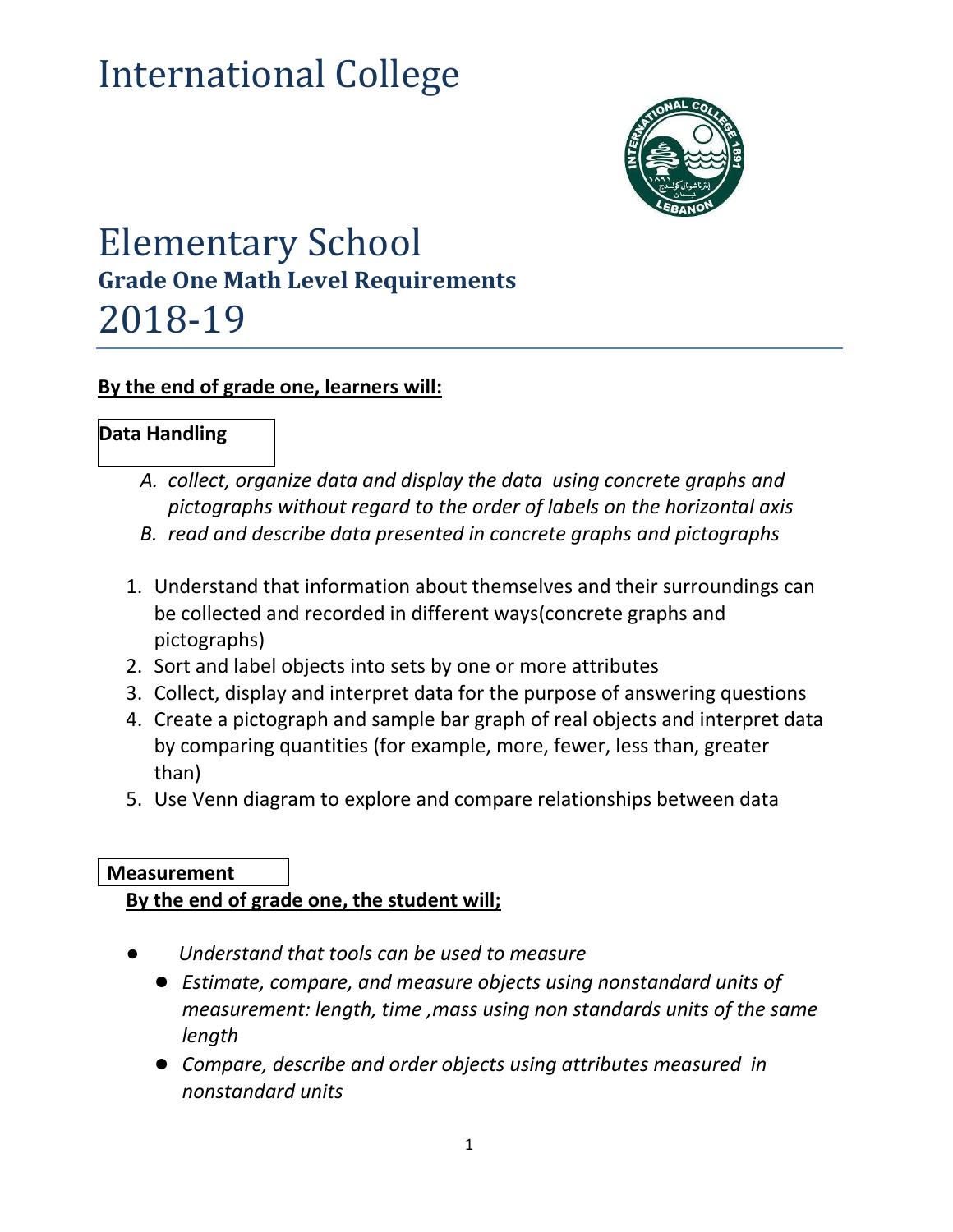- 1. Demonstrate an understanding of the use of non-standards unit of the same size for measuring
- 2. Identify, compare, order and sequence objects and events using relative terms (heavier, taller, bigger, faster….)
- 3. Estimate ,measure and record lengths, heights, and distances using nonstandard units
- 4. Construct using a variety of strategies tools for measuring lengths and distances using non standards units
- 5. Compare length using nonstandard units
- 6. Measure, trace and construct a segment of a given length using nonstandard units
- 7. Estimate, measure and record mass of an object using non-standard units
- 8. Understand that time is measured using universal units of measure; for example, years, months, days, hours, minutes and seconds.
- 9. Understand that calendars can be used to determine the date, and to identify and sequence days of the week and months of the year
- 10.Identify, describe and sequence events in their daily routine(before, after, bedtime, story time, today, and tomorrow)
- 11.Estimate, measure and describe the passage of time using non standard units (number of claps, flips of sand timer…)
- 12.Read digital and analogue clocks and use them to identify benchmarks times (times for breakfast, lunch dinner…)
- 13.Read and tell analogue time to the hour and half hour
- 14.Use non-standard units of measurement to solve problems in real-life situations involving length, mass and time

**Shape and Space**

- **By the end of grade one, learners will :**
	- *a. Identify common two dimensional shapes and three dimensional figures and sort and classify them by their attributes*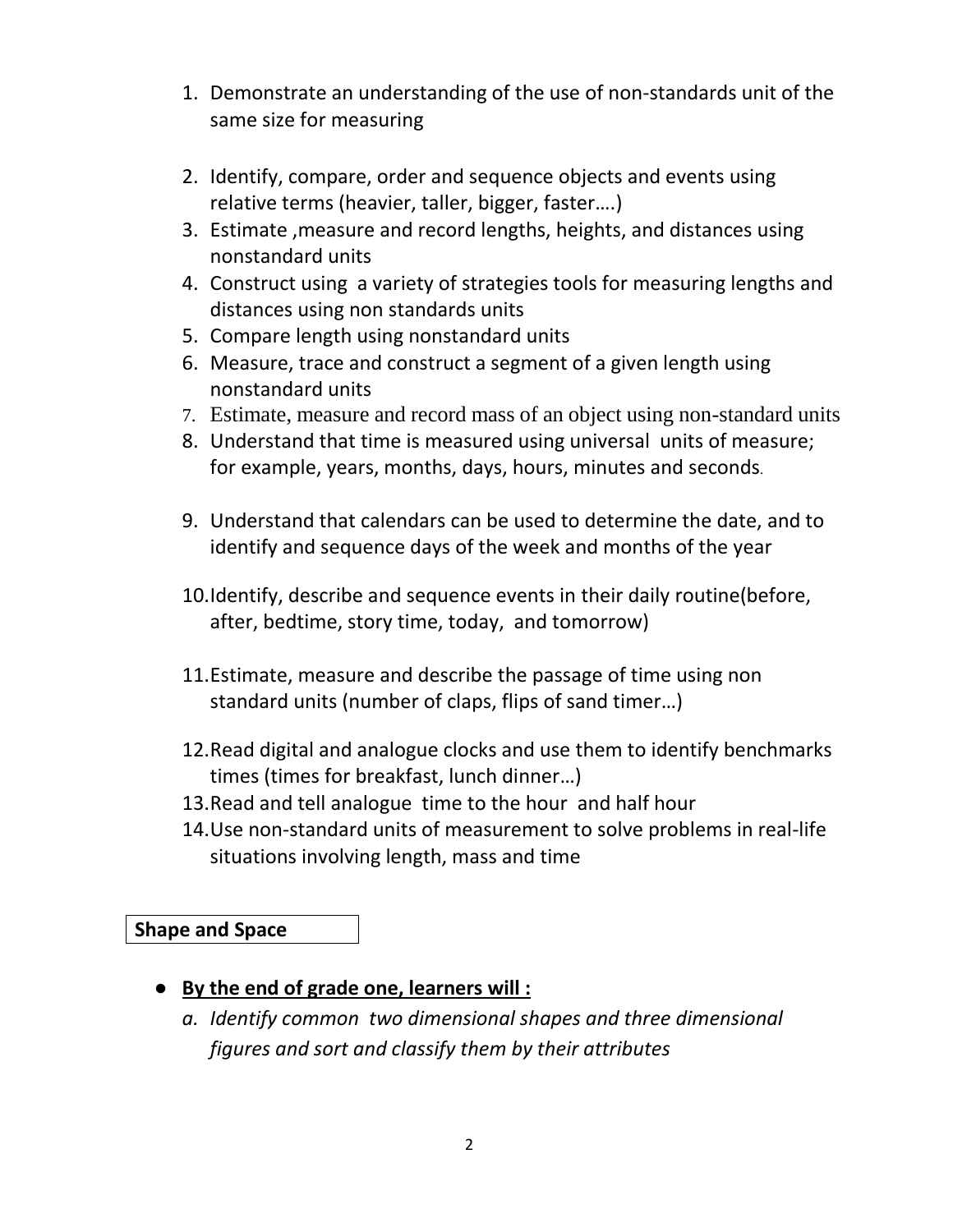- *b. Compose and decompose common two dimensional shapes and three dimensional figures*
- *c. Describe the relative location of objects using positional language*
	- 1. Identify, describe, sort and classify common two dimensional shapes by their attributes
	- 2. Trace and identify two dimensional faces in three dimensional figures using concrete models
	- 3. Identify, describe, sort and classify common three dimensional shapes by their attributes.
	- 4. Build three dimensional structures using concrete material and describe the two dimensional shapes the structure contains.
	- 5. Compose patterns, pictures, and designs using common two dimensional shapes
	- 6. Identify and describe shapes within other shapes in a geometric design
	- 7. Describe relative locations of objects or people using positional language (over; in front of; behind, inside, outside, after, before, between)
	- 8. Describe relative locations of objects on concrete maps created in the classroom
	- 9. Use mathematical language to describe geometric ideas

### **Pattern and Function By the end of grade one, learners will :**

- *A. Identify ,describe, extend and create repeating patterns*
- *B. Demonstrate an understanding of the concept of equality using concrete material*
	- 1. Identify and recognize patterns in real life
	- 2. Identify rules for a repeating patterns
	- 3. Understand the concept of equality using concrete materials
	- 4. Understand that patterns can be found in numbers,( for example, odd and even numbers, skip counting)
	- 5. Understand and model with manipulatives the relationship between addition and subtraction
	- 6. Understand the associative and commutative properties of addition.